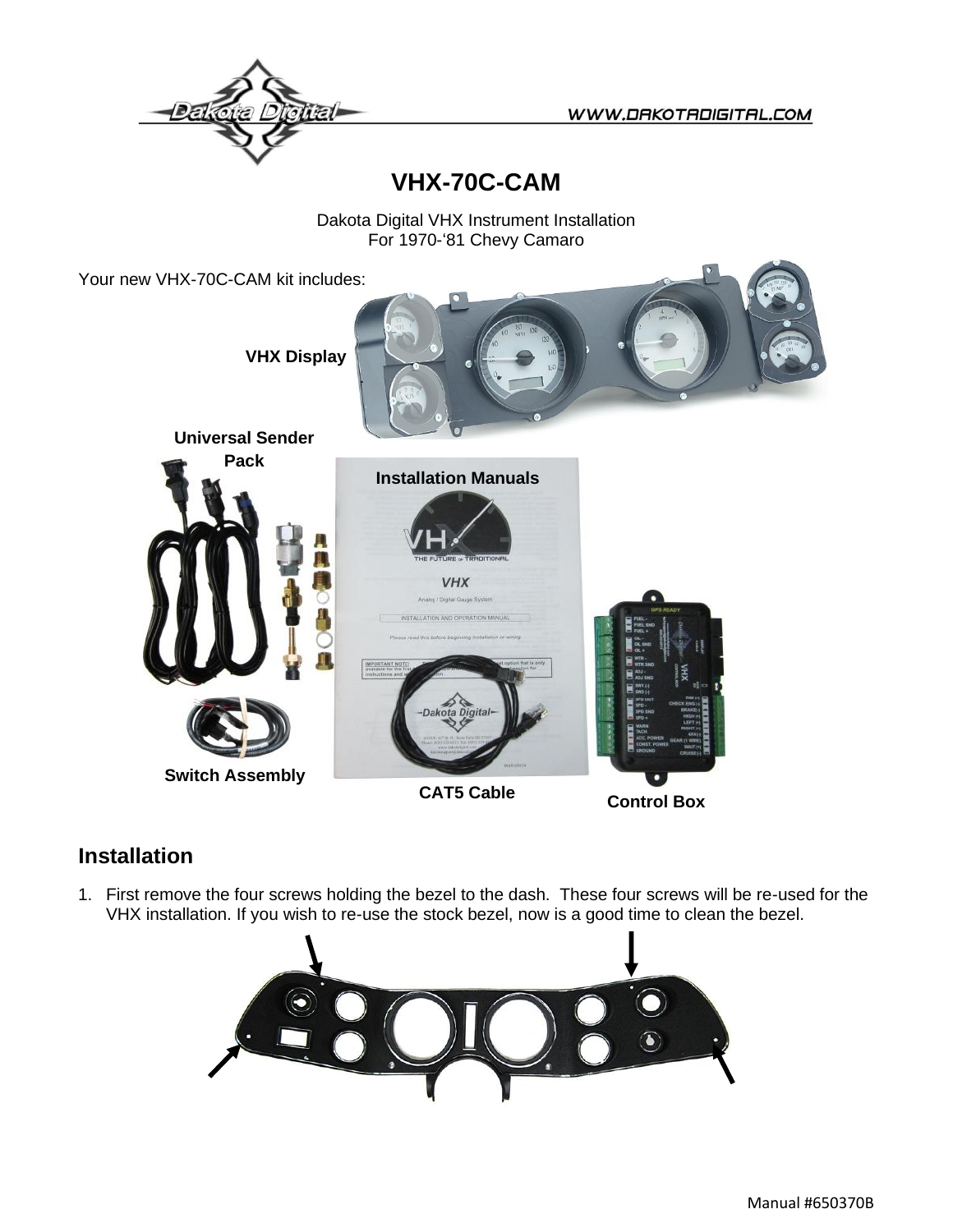2. Remove the four screws holding the gauges into the dash. These screws will be re-used for the VHX gauge installation.



3. Connect the CAT5 cable to the VHX system. As the assembled cluster is installed into the dash, take care when routing this cable to the control box.

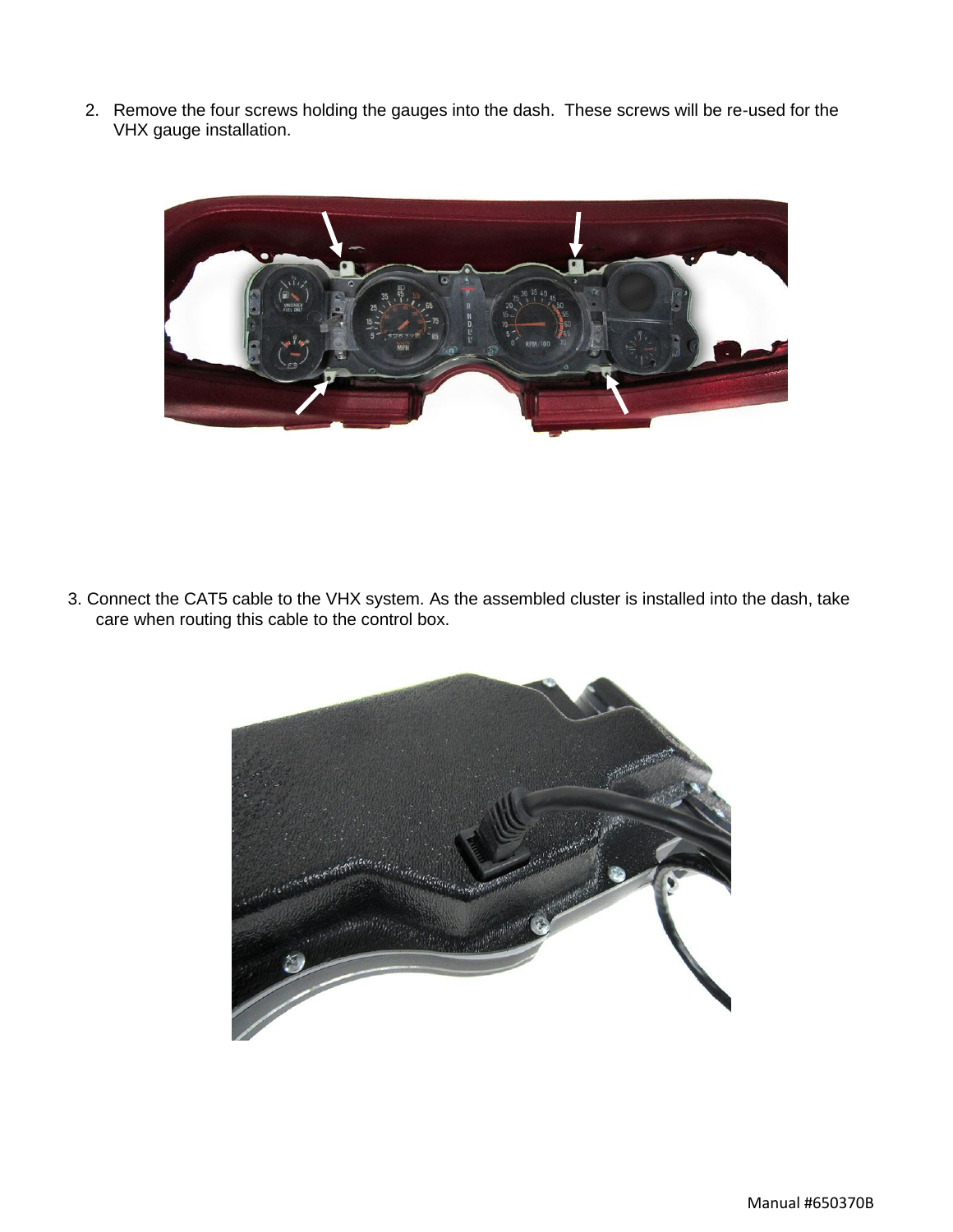4. Secure the VHX system to the dash with the original four screws.



5a. Remove the protective tape from the clear lens and align the bezel with the gauges. Watch carefully as you align the bezel so you don't scratch or damage the lens.



5b. The VHX system should align tightly and the lens should sit flush with the bezel as indicated by the arrow.